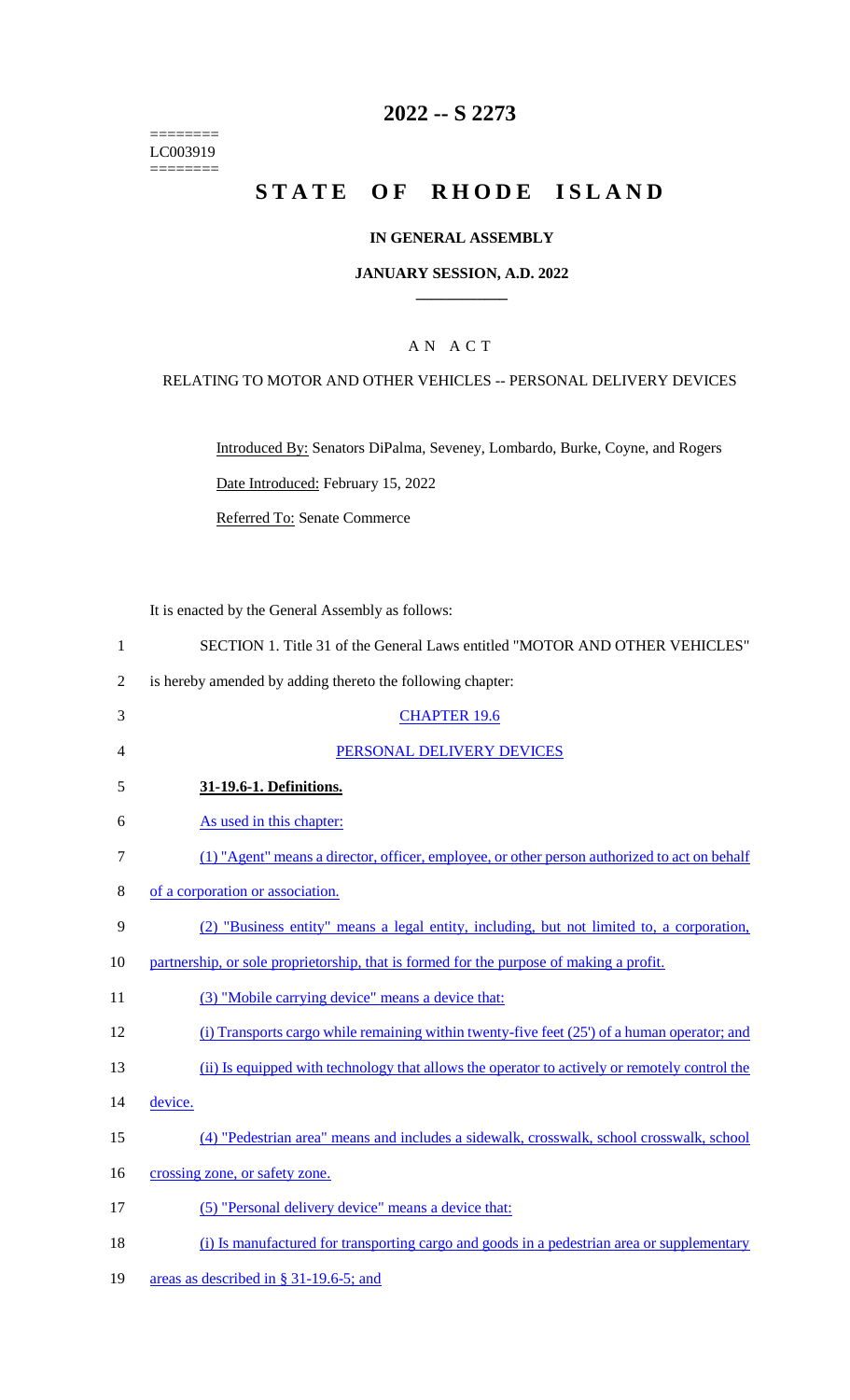| $\mathbf{1}$  | (ii) Is equipped with automated driving technology, including software and hardware, that               |
|---------------|---------------------------------------------------------------------------------------------------------|
| $\mathbf{2}$  | enables the operation of the device with the remote support and supervision of a human.                 |
| 3             | 31-19.6-2. Applicable law.                                                                              |
| 4             | (a) The operation of a personal delivery device or mobile carrying device shall be governed             |
| $\mathfrak s$ | exclusively by the provisions of this chapter and any applicable regulation adopted by any local        |
| 6             | governmental agency, provided that any such regulation is not inconsistent with the provisions of       |
| 7             | this chapter.                                                                                           |
| 8             | (b) A personal delivery device or mobile carrying device, as defined in $\S 31-19.6-1$ , shall          |
| 9             | not include a motor or other vehicle.                                                                   |
| 10            | 31-19.6-3. Operator of personal delivery device.                                                        |
| 11            | (a) A person may operate a personal delivery device if that person is a sole proprietor of a            |
| 12            | business entity as defined in $\S 31-19.6-1$ or is an agent of a business entity and has the capability |
| 13            | to monitor or exercise physical control over the navigation and operation of the device.                |
| 14            | (b) Except as provided in subsection (c) of this section, when a personal delivery device is            |
| 15            | being operated by a business entity, the business entity shall be considered the operator of the        |
| 16            | device solely for the purpose of assessing compliance with applicable traffic laws.                     |
| 17            | (c) When a personal delivery device is being operated, any agent having control over the                |
| 18            | device that acts outside the scope of their employment or authority, shall be considered the operator   |
| 19            | of the device for purposes of assessing compliance with applicable traffic laws.                        |
| 20            | (d) A person shall not be considered the operator of a personal delivery device solely                  |
| 21            | because the person:                                                                                     |
| 22            | (1) Requests a delivery or service provided by the device; or                                           |
| 23            | (2) Dispatches the device.                                                                              |
| 24            | 31-19.6-4. Operator of mobile carrying device.                                                          |
| 25            | A person operating a mobile carrying device shall be considered to be the operator of the               |
| 26            | device for the purpose of assessing compliance with applicable traffic laws.                            |
| 27            | 31-19.6-5. Device operation.                                                                            |
| 28            | (a) A personal delivery device or mobile carrying device shall:                                         |
| 29            | (1) Be operated in a manner consistent with the provisions of this chapter;                             |
| 30            | (2) Yield the right-of-way to all other traffic and pedestrians and not otherwise obstruct,             |
| 31            | block or impede the flow of traffic or pedestrians;                                                     |
| 32            | (3) If operated after dusk, utilize and display sufficient lighting as required in $\S$ 31-19.6-        |
| 33            | $7(b)$ ;                                                                                                |
| 34            | (4) Comply with all applicable regulations adopted by any local governmental agency that                |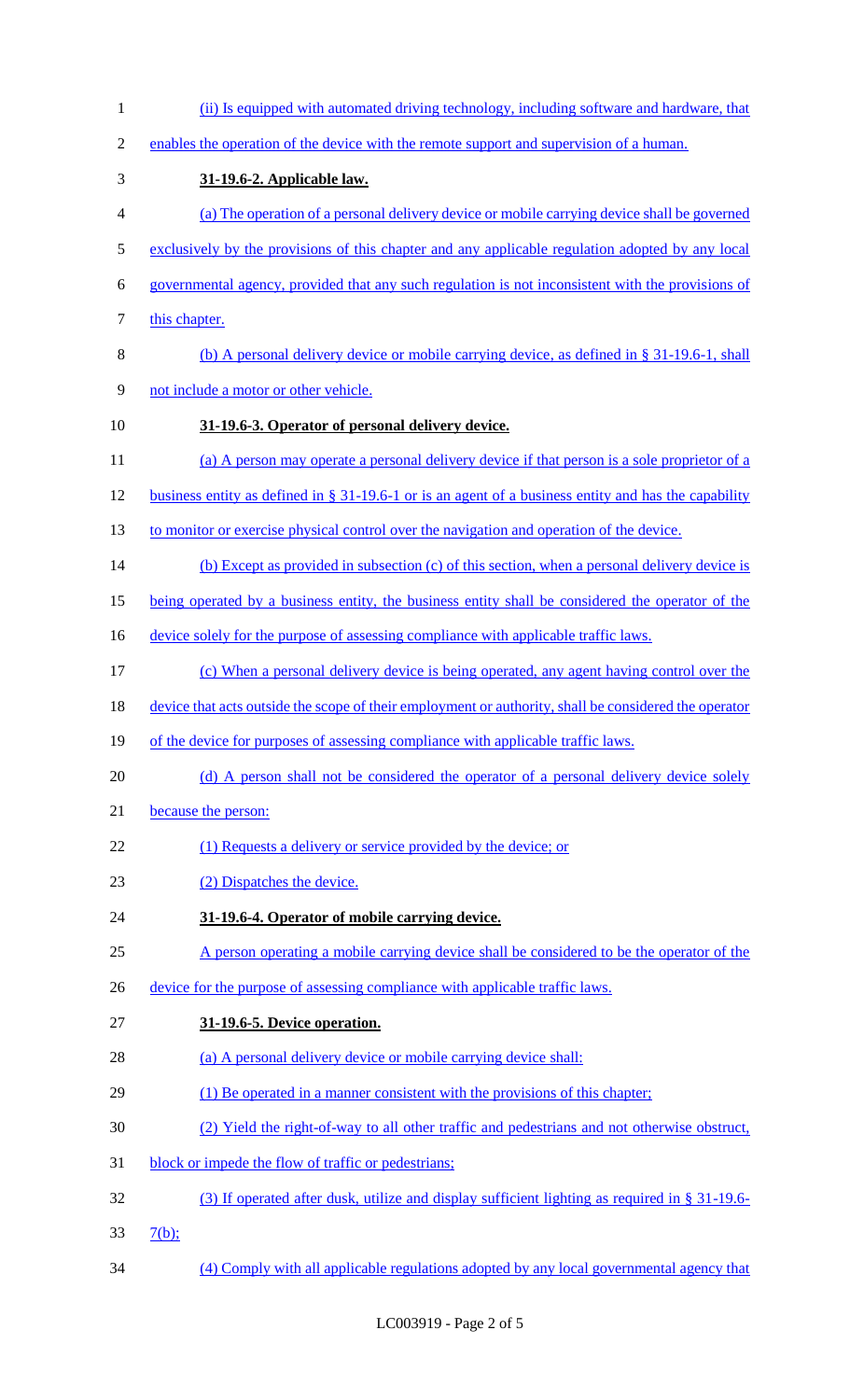1 are not inconsistent with the provisions of this chapter; (5) Not transport hazardous materials regulated under the Hazardous Materials Transportation Act (49 U.S.C. Section 5101-5127) and that is required to be placarded under subpart F of C.F.R. Part 172; and, (6) Be monitored or controlled pursuant to the provisions of this chapter. **31-19.6-6. Speeds of operation.**  (a) A personal delivery device or mobile carrying device shall be operated at the following speeds: (1) At a speed not to exceed twelve miles per hour (12 mph) in a pedestrian area; or 10 (2) At a speed not to exceed twenty miles per hour (20 mph) on a highway or other area 11 not considered to be a pedestrian area. **31-19.6-7. Personal delivery device equipment.**  (a) A personal delivery device operated under this chapter shall: 14 (1) Be registered with the division of motor vehicles (DMV) on a form approved by the 15 DMV, which shall assign an identification number to each such device; (2) Be equipped with a sign, individually attached thereto or painted on the device, that clearly identifies the name, address and contact information of the entity and the identification 18 number assigned by the DMV; and (3) Be equipped with a braking system that enables the device to come to a controlled stop. (b) A personal delivery device shall be equipped with lights at the front and rear of the device that are visible and recognizable under normal atmospheric conditions on all sides of the 22 device for a distance of up to five hundred feet (500'). **31-19.6-8. Mobile carrying device equipment.**  24 A mobile carrying device operated under this chapter shall be equipped with a braking 25 system that enables the device to come to a controlled stop. **31-19.6-9. Local governmental regulation.**  A local governmental authority may not promulgate any regulations that are inconsistent 28 with the provisions of this chapter, including, but not limited to, the hours of operation or zones of 29 operation of any personal delivery device or mobile carrying device; provided, however, that nothing contained in this section shall prohibit or limit any local governmental authority from enforcing the provisions of this chapter. **31-19.6-10. Insurance required.**  Any business entity that owns or operates a personal delivery device or mobile carrying device shall maintain comprehensive liability insurance to include, but not be limited to, general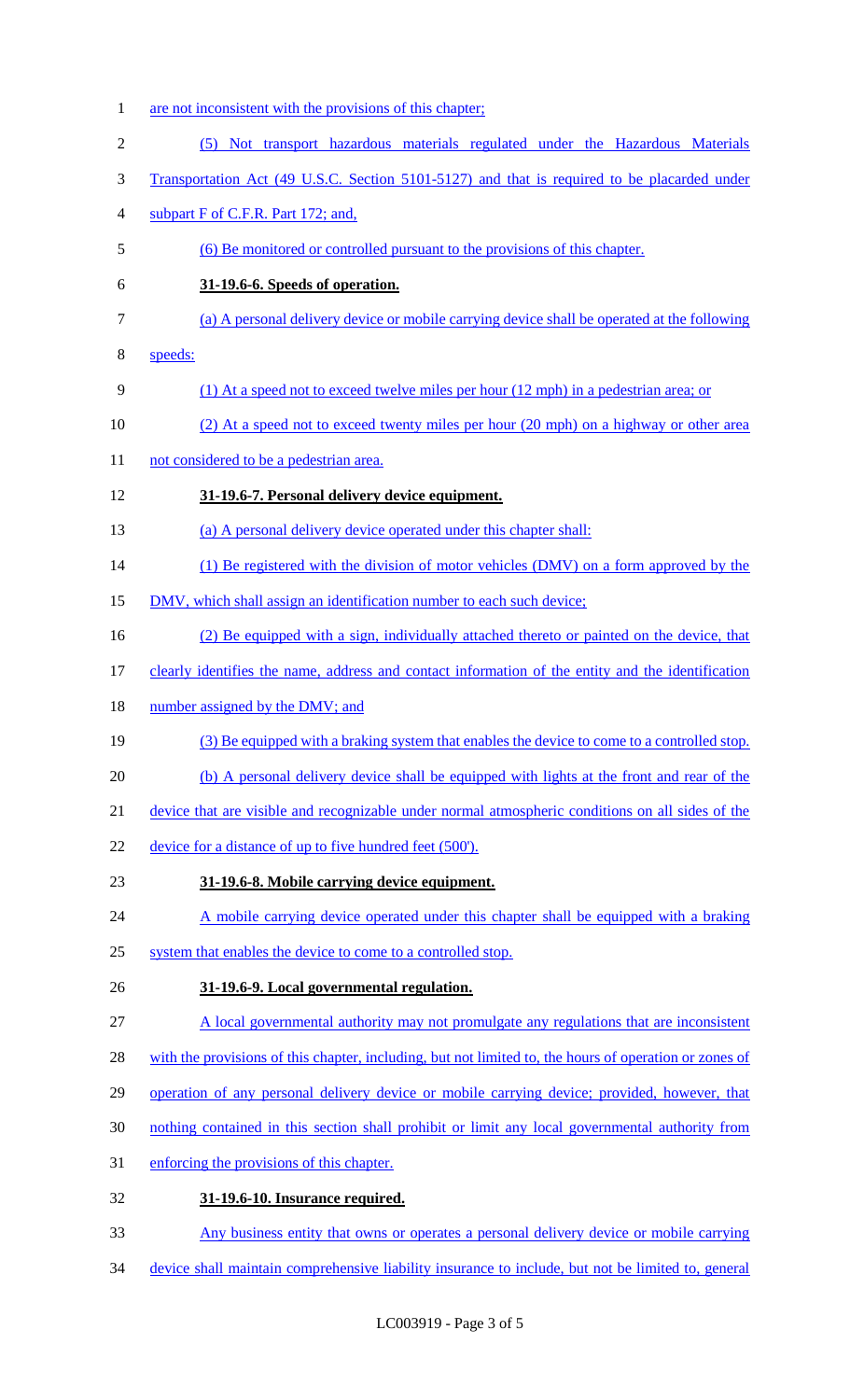- 1 liability coverage of not less than one hundred thousand dollars (\$100,000) per person per accident
- 2 for personal injury coverage and property damage coverage in an amount not less than one hundred
- 3 thousand dollars (\$100,000).
- 4 SECTION 2. This act shall take effect upon passage.

======== LC003919  $=$